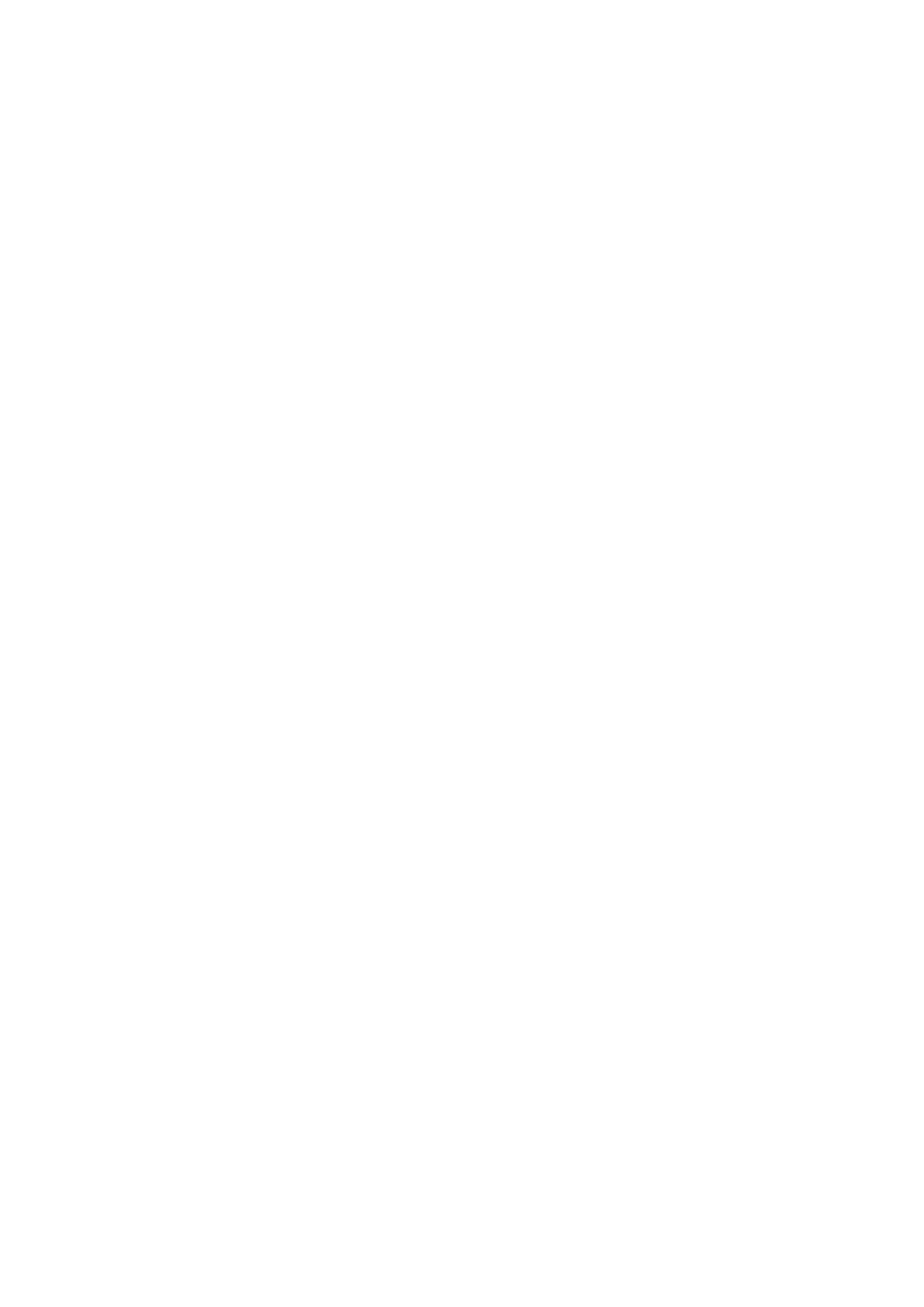**When you are not writing your blog posts, you may want to source content from other places. In this case, syndicated and curated content might be useful. Read on to learn more about the differences and how to use these to create stimulating content.**

#### **Contents**

If you require this document in an alternative format, such as large print, please email [is.skills@ed.ac.uk.](mailto:is.skills@ed.ac.uk)

Copyright © IS 2014

Permission is granted to any individual or institution to use, copy or redistribute this document whole or in part, so long as it is not sold for profit and provided that the above copyright notice and this permission notice appear in all copies.

Where any part of this document is included in another document, due acknowledgement is required.